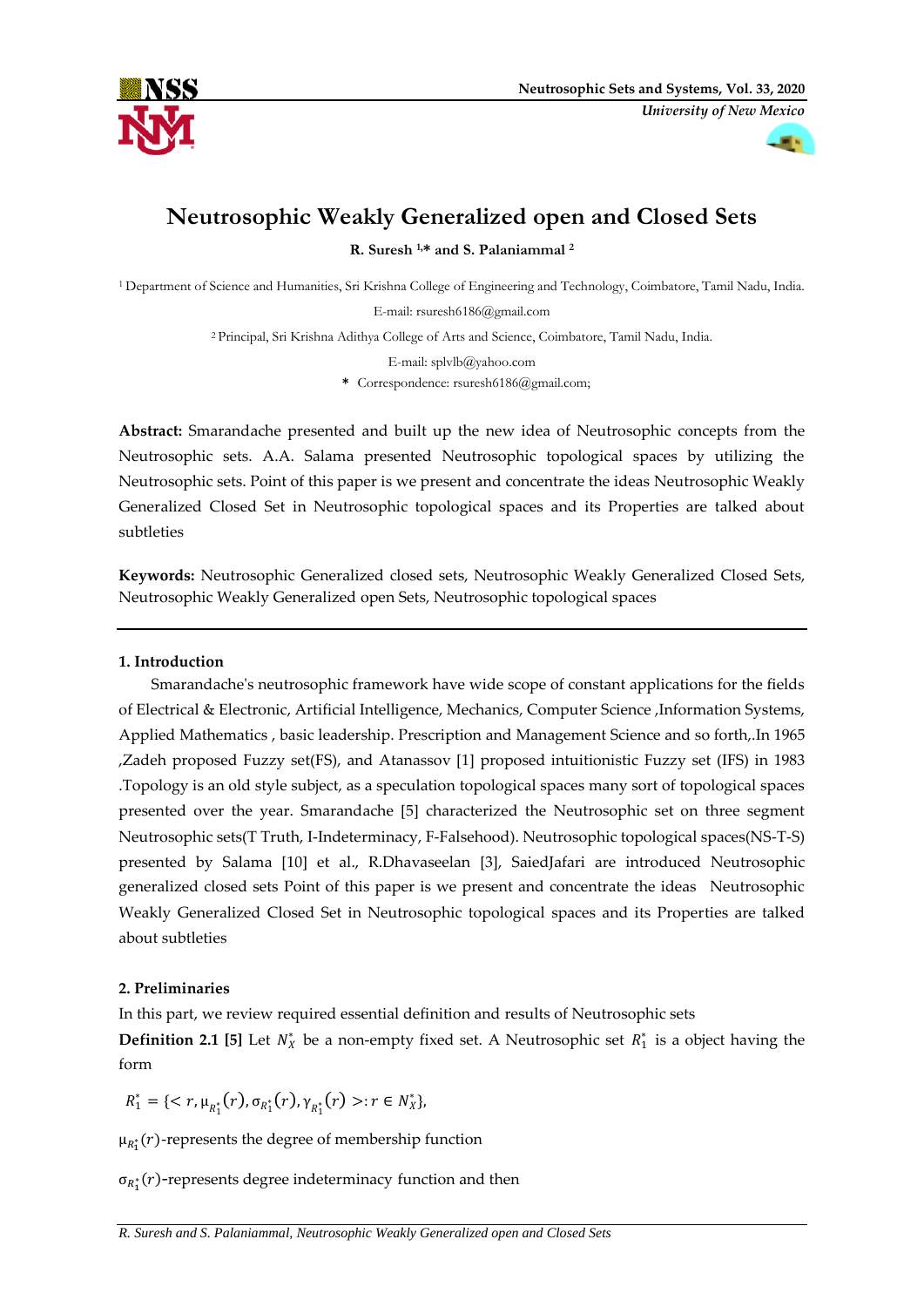$γ_{R<sub>1</sub><sup>*</sup>}(r)$ -represents the degree of non-membership function

**Definition 2.2** [5] Neutrosophic set  $R_1^* = \{ \langle r, \mu_{R_1^*}(r), \sigma_{R_1^*}(r), \gamma_{R_1^*}(r) \rangle : r \in N_X^* \}$ , on  $N_X^*$  and  $\forall r \in \mathbb{R}$  $N_X^*$  then complement of  $R_1^*$  is  $R_1^*$ <sup>c</sup> = {< r,γ<sub>R<sup>†</sup></sup></sub>((r)), 1 − σ<sub>R<sup>†</sup></sub>(r), μ<sub>R<sup>†</sup></sup>(r) >: r ∈  $N_X^*$ }</sub>

**Definition 2.3 [5]** Let  $R_1^*$  and  $R_2^*$  are two Neutrosophic sets,  $\forall r \in N_X^*$ 

$$
R_1^* = \{ \langle r, \mu_{R_1^*}(r), \sigma_{R_1^*}(r), \gamma_{R_1^*}(r) \rangle : r \in N_X^* \}, R_2^* = \{ \langle r, \mu_{R_2^*}(r), \sigma_{R_2^*}(r), \gamma_{R_2^*}(r) \rangle : r \in N_X^* \}
$$

Then  $R_1^* \subseteq R_2^* \Leftrightarrow \mu_{R_1^*}(r) \leq \mu_{R_2^*}(r), \sigma_{R_1^*}(r) \leq \sigma_{R_2^*}(r) \& \gamma_{R_1^*}(r) \geq \gamma_{R_2^*}(r)$ 

**Definition 2.4 [5]** Let  $N_X^*$  be a non-empty set, and Let  $R_1^*$  and  $R_2^*$  be two Neutrosophic sets are  $R_1^* = \{ \langle r, \mu_{R_1^*}(r), \sigma_{R_1^*}(r), \gamma_{R_1^*}(r) >: r \in N_X^* \}, R_2^* = \{ \langle r, \mu_{R_2^*}(r), \sigma_{R_2^*}(r), \gamma_{R_2^*}(r) >: r \in N_X^* \}$ Then

1. 
$$
R_1^* \cap R_2^* = \{ \langle r, \mu_{R_1^*}(r) \cap \mu_{R_2^*}(r), \sigma_{R_1^*}(r) \cap \sigma_{R_2^*}(r), \gamma_{R_1^*}(r) \cup \gamma_{R_2^*}(r) \rangle : r \in N_X^* \}
$$

2. 
$$
R_1^* \cup R_2^* = \{ \langle r, \mu_{R_1^*}(r) \cup \mu_{R_2^*}(r), \sigma_{R_1^*}(r) \cup \sigma_{R_2^*}(r), \gamma_{R_1^*}(r) \cap \gamma_{R_2^*}(r) \rangle : r \in N_X^*\}
$$

**Definition 2.5 [11]** Let  $N_X^*$  be non-empty set and  $NS_{\tau}$  be the collection of Neutrosophic subsets of  $N_X^*$ satisfying, the accompanying properties:

 $1.0<sub>N</sub>$ ,  $1<sub>N</sub> \in NS<sub>\tau</sub>$ 

2.  $N_{T_1} \cap N_{T_2} \in NS_{\tau}$  for any  $N_{T_1}$ ,  $N_{T_2} \in NS_{\tau}$ 

3.  $\cup N_{T_i} \in NS_{\tau}$  for every  $\{N_{T_i}: i \in j\} \subseteq NS_{\tau}$ 

Then the space  $(N_X^*, NS_\tau)$ , is called a Neutrosophic topological spaces (NS-T-S).

The component of of  $NS_{\tau}$  are called NS-OS (Neutrosophic open set)

and its complement is NS-CS(Neutrosophic closed set)

**Example 2.6.** Let  $N_X^* = \{r\}$  and  $\forall r \in N_X^*$ 

$$
R_1^* = \langle r, \frac{5}{10}, \frac{5}{10}, \frac{4}{10} \rangle, R_2^* = \langle r, \frac{4}{10}, \frac{6}{10}, \frac{8}{10} \rangle
$$

 $R_3^* = \langle r, \frac{5}{10} \rangle$  $\frac{5}{10}$ ,  $\frac{6}{10}$  $\frac{6}{10}$ ,  $\frac{4}{10}$  $\frac{4}{10}$ ,  $R_4^* = \langle r, \frac{4}{10} \rangle$  $\frac{4}{10}$ ,  $\frac{5}{10}$  $\frac{5}{10}$ ,  $\frac{8}{10}$  $\frac{8}{10}$ 

Then the collection  $NS_{\tau} = \{0_N, R_1^*, R_2^*, R_3^*, R_4^*1_N\}$  is called a NS-T-S on X.

**Definition 2.7** Let  $(N_x^*, NS_\tau)$ , be a NS-T-S and  $R_1^* = \{< r, \mu_{R_1^*}(r), \sigma_{R_1^*}(r), \gamma_{R_1^*}(r) >: r \in N_X^*\}$  be a

Neutrosophic set in  $N_X^*$ . Then  $R_1^*$  is said to be

- 1. Neutrosophic α-closed set [2] (NS- αCS in short) NS-cl(NS-in(NS-cl( $R_1^*$ )))⊆  $R_1^*$ ,
- 2. Neutrosophic pre-closed set [14] (NS-PCS in short) NS-cl(NS-in( $R_1^*$ )) $\subseteq R_1^*$ ,
- 3. Neutrosophic regular closed set [5] (NS-RCS in short) NS-cl(NS-in( $R_1^*$ )) =  $R_1^*$ ,
- 4. Neutrosophic semi closed set [7] (NS-SCS in short) NS-in(NS-cl( $R_1^*$ )) $\subseteq R_1^*$ ,
- 5. Neutrosophic generalized closed set [3] (NS-GCS in short) NS-cl( $R_1^* \subseteq H$  whenever  $R_1^* \subseteq H$ and H is a NS-OS,
- 6. Neutrosophic generalized pre closed set [9] (NS-GPCS in short) NS-pcl( $R_1^*$ )  $\subseteq$  H whenever  $R_1^* \subseteq H$  and H is a NS-OS,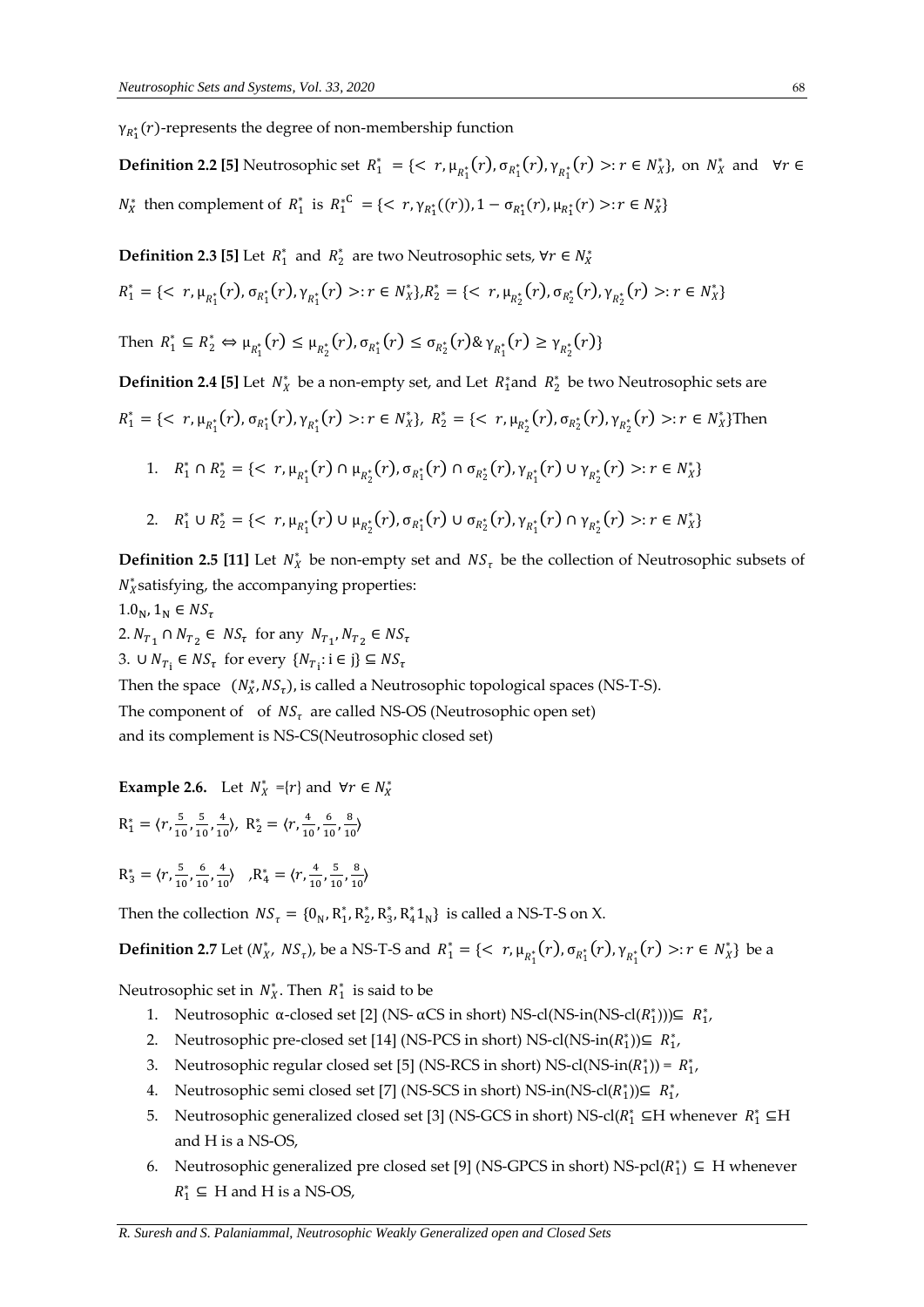- 7. Neutrosophic α generalized closed set [8] (NS- αGCS in short) NS-α-cl( $R_1^*$ ) $\subseteq$ H whenever  $R_1^*$ ⊆H And H is aNS-OS,
- 8. Neutrosophic generalized semi closed set [13](NS-GSCS in short) NS-Scl( $R_1^*$ ) $\subseteq$ H whenever  $R_1^* \subseteq H$  and H is aNS-OS.

**Definition 2.8.**  $(N_x^*, NS_\tau)$ , be a NS-T-S and  $R_1^* = \{ \langle r, \mu_{R_1^*}(r), \sigma_{R_1^*}(r), \gamma_{R_1^*}(r) \rangle : r \in N_X^* \}$   $N_X^*.$  Then

Neutrosophic closure of  $R_1^*$  is NS-Cl( $R_1^*$ )=  $\cap$  {H:H is a NS-CS in  $N_X^*$  and  $R_1^* \subseteq H$ } Neutrosophic interior of  $R_1^*$  is NS-Int( $R_1^*$ )= ∪{M:M is a NS-OS in  $N_X^*$  and M⊆  $R_1^*$ }.

**Definition 2.9.** Let  $(N_X^*, NS_\tau)$ , be a NS-T-S and  $R_1^* = \{ \langle r, \mu_{R_1^*}(r), \sigma_{R_1^*}(x), \gamma_{R_1^*}(r) \rangle : r \in N_X^* \}$ 

NS-Sint( $R_1^*$ )= ∪{ G/G is a NS-SOS in  $N_X^*$  and G⊆  $R_1^*$ }, NS-Scl( $R_1^*$ )=  $\cap$ { K/K is a NS-SCS in  $N_X^*$  and  $R_1^* \subseteq K$  }. NS- $\alpha$ int( $R_1^*$ )= ∪{ G/G is a NS- $\alpha$ OS in  $N_X^*$  and G⊆  $R_1^*$ }, NS- $\alpha$ cl( $R_1^*$ )=  $\cap$ { K/K is a NS- $\alpha$ CS in  $N_X^*$  and  $R_1^* \subseteq K$  }.

#### **3. Neutrosophic Weakly Generalized Closed Set**

In this section we introduce Neutrosophic weakly generalized closed set and have studied some of its properties.

**Definition 3.1** An (NS)S  $R_1^*$  in an (NS)TS ( $N_X^*$ ,  $NS_{\tau}$ ), is said to be aNeutrosophic weakly generalized closed set ((NS-WG)CS) NS-cl(NS-in( $R_1^*$ ))⊆U whenever  $R_1^*$  ⊆U, U is (NS)OS in  $N_X^*$ .

The family of all (NS-WG)CSs of an (NS)TS ( $N_X^*$ ,  $NS_{\tau}$ ), is denoted by (NS-WG)CS( $N_X^*$ ).

**Example 3.2:** Let  $N_X^* = \{r_1^*, r_2^*\}$  and let  $NS_{\tau} = \{0, \tau, N_T, 1\}$  be a(NS)T on  $N_X^*$ 

Where  $N_T = \langle r, \left( \frac{1}{10} \right) \rangle$  $\frac{1}{10}$ ,  $\frac{5}{10}$  $\left(\frac{5}{10}, \frac{2}{10}\right), \left(\frac{7}{10}\right)$  $\frac{7}{10}$ ,  $\frac{5}{10}$  $\frac{5}{10}, \frac{6}{10}$  >.

Then the (NS)S  $R_1^* = \langle r, \; \left( \frac{1}{r} \right)$  $\frac{1}{10}, \frac{5}{10}$  $\left(\frac{5}{10},\frac{1}{10}\right), \left(\frac{7}{10}\right)$  $\frac{7}{10}$ ,  $\frac{5}{10}$  $\left(\frac{5}{10}, \frac{6}{10}\right)$  > is a(NS-WG)CS in  $N_X^*$ .

**Theorem 3.3:** Every (NS)CS is a(NS-WG)CS but not conversely.

**Proof:** Let  $R_1^*$  be a(NS)CS in  $(N_X^*, NS_t)$ . Let U be a Neutrosophic open set such that  $R_1^* \subseteq U$ . Since  $R_1^*$  is Neutrosophic closed, NS-cl( $R_1^*$ ) =  $R_1^*$  and hence NS-cl( $R_1^*$ ) ⊆U. But NS-cl(NS-in( $R_1^*$ )) ⊆NS-cl(A)⊆U. Therefore NS-cl(NS-in( $R_1^*$ ))⊆U. Hence  $R_1^*$  is a(NS-WG)CS in  $N_X^*$ . **Example 3.4:** Let  $N_X^* = \{r_1^*, r_2^*\}$  and let  $NS_{\tau} = \{0, \tau, N_T, 1\}$  be a(NS)  $N_T$  on  $N_{X}^*$ ,

where  $N_T = \langle r, \left( \frac{3}{10} \right) \rangle$  $\frac{3}{10}$ ,  $\frac{5}{10}$  $\frac{5}{10}, \frac{5}{10}$ ,  $\left(\frac{4}{10}\right)$  $\frac{4}{10}, \frac{5}{10}$  $\frac{5}{10}, \frac{4}{10}$  >.

Then the (NS)S  $R_1^* = \langle r, \; \left( \frac{1}{16} \right)$  $\frac{1}{10}, \frac{5}{10}$  $\left(\frac{5}{10},\frac{7}{10}\right), \left(\frac{2}{10}\right)$  $\frac{2}{10}, \frac{5}{10}$  $\left(\frac{5}{10}, \frac{6}{10}\right)$  > is a(NS-WG)CS in  $N_X^*$ 

but not an (NS)CS in  $N_X^*$  since NS-cl( $R_1^*$ ) =T<sup>c</sup>≠  $R_1^*$ 

**Theorem 3.5:** Every (NS) CS is a(NS-WG)CS but not conversely.

**Proof:** Let  $R_1^*$  be a(NS) CS in  $N_X^*$  and let  $R_1^* \subseteq U$  and U is a(NS)OS in  $(N_X^*, NS_{\tau})$ . By hypothesis, NS-cl(NS-in(NS-cl( $R_1^*$ ))) ⊆  $R_1^*$ . Therefore NS-cl(NS-in( $(R_1^*)$ )⊆NS-cl(NS-in(NS-cl( $R_1^*$ )))⊆  $R_1^*$  ⊆U. Therefore NS-cl(NS-in( $(R_1^*)$ ) $\subseteq U$ . Hence  $R_1^*$  is a(NS-WG)CS in  $N_X^*$ .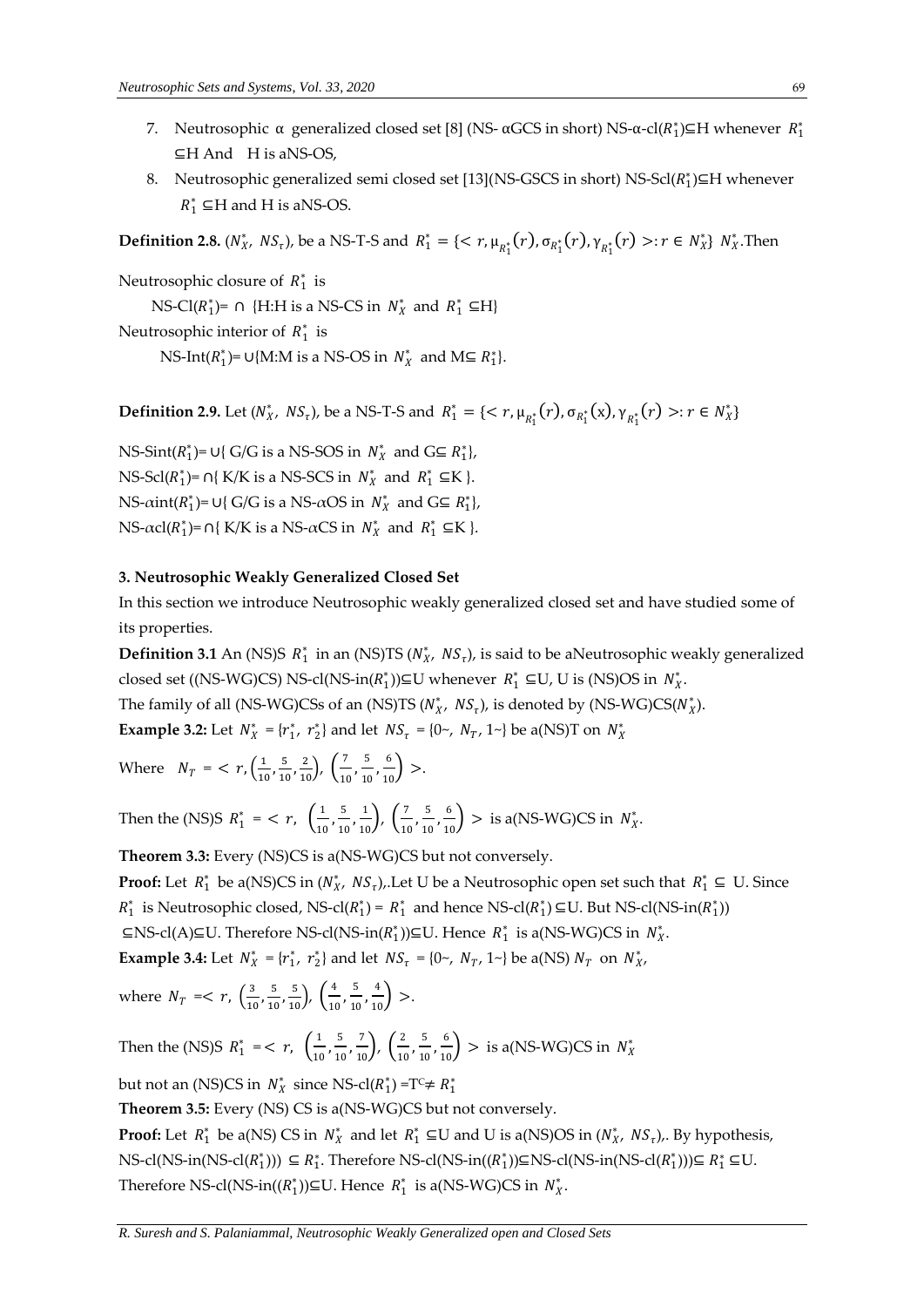# **Example 3.6:** Let  $N_X^* = \{r_1^*, r_2^*\}$  and

let  $NS_{\tau} = \{0 \sim N_{T}, 1 \sim\}$  be a(NS)Ton  $N_{X}^{*}$  where

$$
N_T = \langle r, \, \left( \frac{4}{10}, \frac{5}{10}, \frac{4}{10} \right), \, \left( \frac{2}{10}, \frac{5}{10}, \frac{6}{10} \right) > .
$$

Then the (NS)S  $R_1^* = \langle r, \, \begin{pmatrix} \frac{3}{4} \\ \frac{1}{2} \end{pmatrix}$  $\frac{3}{10}$ ,  $\frac{5}{10}$  $\frac{5}{10}, \frac{5}{10}$ ,  $\left(\frac{1}{10}\right)$  $\frac{1}{10}$ ,  $\frac{5}{10}$  $\left(\frac{5}{10}, \frac{7}{10}\right)$  > is a(NS-WG)CS

but not an (NS) CS in  $N_X^*$ 

since 
$$
R_1^* \subseteq N_T
$$
 but NS-cl(NS-in(NS-cl( $R_1^*$ )))= $r$ ,  $\left(\frac{4}{10}, \frac{5}{10}, \frac{4}{10}\right), \left(\frac{6}{10}, \frac{5}{10}, \frac{2}{10}\right) > \nsubseteq R_1^*$ .

**Theorem 3.7:** Every (NS)GCS is a(NS-WG)CS but not conversely.

**Proof:** Let  $R_1^*$  be a(NS)GCS in  $N_X^*$  and let  $R_1^* \subseteq U$  and U is a(NS)OS in  $(N_{X'}^*$ ,  $NS_{\tau}$ ). Since NS-cl( $R_1^*$ ) ⊆U, NS-cl(NS-in( $R_1^*$ )) ⊆ NS-cl( $R_1^*$ ).That is NS-cl(NS-in( $R_1^*$ ))⊆NS-cl( $R_1^*$ )⊆U. Therefore NS-cl(NS-in( $R_1^*$ ))⊆U.Hence  $R_1^*$  is a(NS-WG)CS in  $N_X^*$ .

**Example 3.8:** Let  $N_X^* = \{r_1^*, r_2^*\}$  and

let  $NS_{\tau} = \{0 \sim N_{T}, 1 \sim\}$  be a(NS)  $N_{T}$  on  $N_{X}^{*}$ 

where 
$$
N_T = \langle r, \left( \frac{2}{10}, \frac{5}{10}, \frac{6}{10} \right), \left( \frac{3}{10}, \frac{5}{10}, \frac{5}{10} \right) \rangle
$$
.

Then (NS)S  $R_1^* = \langle r, \, \left( \frac{1}{10} \right)$  $\frac{1}{10}$ ,  $\frac{5}{10}$  $\left(\frac{5}{10}, \frac{7}{10}\right), \left(\frac{3}{10}\right)$  $\frac{3}{10}$ ,  $\frac{5}{10}$  $\left(\frac{5}{10}, \frac{5}{10}\right)$  > is a(NS-WG)CS

but not an (NS)GCS in  $N_X^*$ 

since  $R_1^* \subseteq N_T$  but NS-cl $(R_1^*)$  = < r,  $\left(\frac{6}{10}\right)$  $\frac{6}{10}$ ,  $\frac{5}{10}$  $\left(\frac{5}{10}, \frac{2}{10}\right), \left(\frac{5}{10}\right)$  $\frac{5}{10}$ ,  $\frac{5}{10}$  $\frac{5}{10}, \frac{3}{10}$  > $\neq N_T$ .

**Theorem 3.9:** Every (NS)RCS is a(NS-WG)CS but not conversely.

**Proof:** Let  $R_1^*$  be a(NS)RCS in  $N_X^*$  and let  $R_1^* \subseteq U$  and U is a(NS)OS in  $(N_{X}^*, NS_{\tau})$ . Since  $R_1^*$  is (NS)RCS, NS-cl(NS-in( $R_1^*$ )) =  $R_1^* \subseteq U$ . This implies NS-cl(NS-in( $R_1^*$ )) $\subseteq U$ . Hence  $R_1^*$  is a(NS-WG)CS in  $N_X^*$ .

#### **Example 3.10:**

Let  $N_X^* = \{r_1^*, r_2^*\}$  and let  $NS_{\tau} = \{0 \sim N_{T}, 1 \sim\}$  be a(NS) Ton  $N_{X}^{*}$ , where

$$
N_T = \langle r, \, \left(\frac{5}{10}, \frac{5}{10}, \frac{3}{10}\right), \, \left(\frac{7}{10}, \frac{5}{10}, \frac{1}{10}\right) \rangle.
$$

The (NS)S  $R_1^* = \langle r, \, \left( \frac{1}{10} \right)$  $\frac{1}{10}$ ,  $\frac{5}{10}$  $\frac{5}{10}, \frac{6}{10}$ ,  $\left(\frac{1}{10}\right)$  $\frac{1}{10}$ ,  $\frac{5}{10}$  $\left(\frac{5}{10}, \frac{7}{10}\right)$  > is a(NS-WG)CS

but not an (NS)RCS in  $N_X^*$  since NS-cl(NS-in( $R_1^*$ ))  $\neq$  0~  $R_1^*$ .

**Theorem 3.11:** Every (NS)PCS is a(NS-WG)CS but not conversely.

**Proof:** Let  $R_1^*$  be a(NS)PCS in  $N_X^*$  and let  $R_1^* \subseteq U$  and U is a(NS)OS in  $(N_{X}^*, NS_{\tau})$ . By Definition, NS-cl(NS-in( $R_1^*$ ))⊆  $R_1^*$  and  $R_1^*$  ⊆U. Therefore NS-cl(NS-in( $R_1^*$ )⊆U. Hence  $R_1^*$  is a(NS-WG)CS in  $N_X^*$ . **Example 3.12:**

Let  $N_X^* = \{r_1^*, r_2^*\}$  and

let  $NS_{\tau} = \{0 \sim N_{T}, 1 \sim\}$  be a(NS)T on  $N_{X}^{*}$ ,

$$
N_T = \langle r, \left( \frac{4}{10}, \frac{5}{10}, \frac{4}{10} \right), \left( \frac{2}{10}, \frac{5}{10}, \frac{6}{10} \right) \rangle.
$$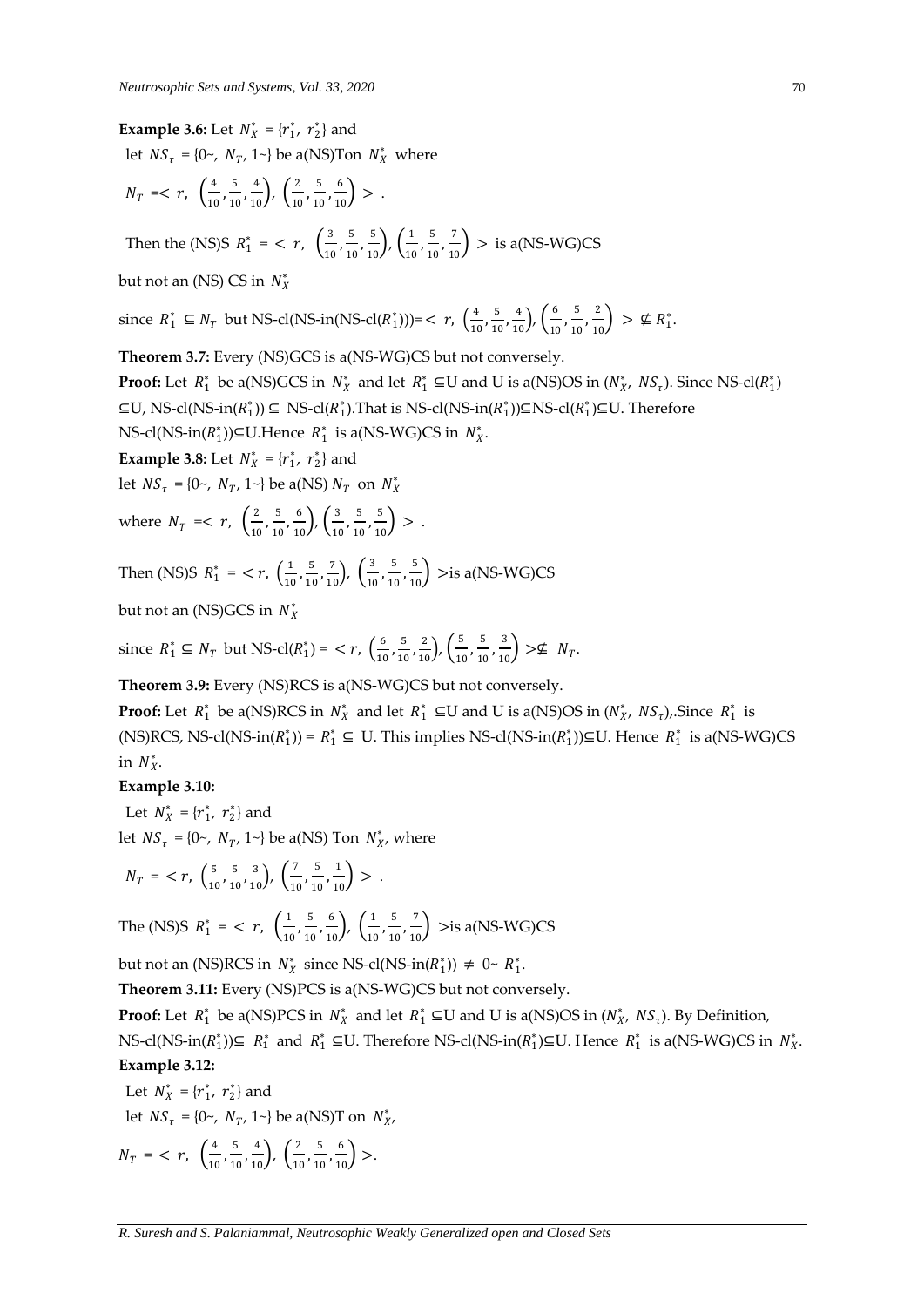Then the (NS)S 
$$
R_1^* = \langle r, \left(\frac{8}{10}, \frac{5}{10}, \frac{0}{10}\right), \left(\frac{2}{10}, \frac{5}{10}, \frac{5}{10}\right) > \text{ is a(NS-WG)CS}
$$

but not an (NS)PCS in  $N_X^*$ 

since NS-cl(NS-in( $R_1^*$ )) = $T^C \nsubseteq R_1^*$ .

**Theorem 3.13:** Every (NS) GCS is a(NS-WG)CS .

**Proof:** Let  $R_1^*$  be a(NS) GCS in  $N_X^*$  and let  $R_1^* \subseteq U$  and U is a (NS)OS in  $(N_X^*, NS_{\tau})$ , By Definition,  $R_1^*$  ⊆ NS-cl(NS-in(NS-cl( $R_1^*$ )))⊆U. This implies NS-cl(NS-in(NS-cl( $R_1^*$ )))⊆U and NS-cl(NS-in( $R_1^*$ )) ⊆NS-cl(NS-in(NS-cl( $R_1^*$ )))⊆U. Therefore NS-cl(NS-in( $R_1^*$ ))⊆U. Hence  $R_1^*$  is a(NS-WG)CS in  $N_X^*$ .

# **Example 3.14:**

Let  $N_X^* = \{r_1^*, r_2^*\}$  and let  $NS_{\tau} = \{0 \sim N_{T}, 1 \sim\}$  be a(NS)T on  $N_{X}^{*}$ ,

where 
$$
N_T = \langle r, \left(\frac{4}{10}, \frac{5}{10}, \frac{4}{10}\right), \left(\frac{5}{10}, \frac{5}{10}, \frac{3}{10}\right) \rangle
$$
.

Then the (NS)S  $R_1^* = \langle r, \, \left( \frac{2}{10} \right)$  $\frac{2}{10}$ ,  $\frac{5}{10}$  $\frac{5}{10}, \frac{5}{10}$ ,  $\left(\frac{4}{10}\right)$  $\frac{4}{10}, \frac{5}{10}$  $\left(\frac{5}{10}, \frac{4}{10}\right)$  > is a(NS-WG)CS

but not an (NS) GCS in  $N_X^*$  since NS- $\alpha$ cl $(R_1^*) = 1 \sim \nsubseteq N_T$ .

**Proposition 3.15:** (NS)SCS and (NS-WG)CS are independent to each other which can be seen from the following example.

**Example 3.16:** Let  $N_X^* = \{r_1^*, r_2^*\}$  and

let  $NS_{\tau} = \{0 \sim N_{T}, 1 \sim\}$  be a(NS)T on  $N_{X}^{*}$ 

$$
N_T = \langle r, \, \binom{3}{10}, \frac{5}{10}, \frac{5}{10} \rangle, \, \binom{2}{10}, \frac{5}{10}, \frac{6}{10} \rangle > .
$$

Then (NS)S  $R_1^* = N_T$  is a(NS)SCS

but not an (NS-WG)CS in  $N_X^*$  since  $R_1^* \subseteq N_T$ 

but NS-cl(NS-in(
$$
R_1^*
$$
)) = < r,  $\left(\frac{5}{10}, \frac{5}{10}, \frac{3}{10}\right), \left(\frac{6}{10}, \frac{5}{10}, \frac{2}{10}\right) > \nsubseteq N_T$ .

### **Example 3.17:**

Let  $N_X^* = \{r_1^*, r_2^*\}$  and let  $NS_{\tau} = \{0 \sim N_{T}, 1 \sim\}$  be a(NS)T on  $N_{X}^{*}$ ,

$$
N_T = .
$$

Then the (NS)S  $R_1^* = < r$ ,  $\left(\frac{6}{10}\right)$  $\frac{6}{10}$ ,  $\frac{5}{10}$  $\left(\frac{5}{10}, \frac{2}{10}\right), \left(\frac{5}{10}\right)$  $\frac{5}{10}$ ,  $\frac{5}{10}$  $\left(\frac{5}{10}, \frac{3}{10}\right)$  > is a(NS-WG)CS

but not an (NS)SCS in  $N_X^*$  since NS-in(NS-cl( $R_1^*$ ))= 1~  $\notin R_1^*$ .

**Proposition 3.18:** (NS)GSCS and (NS-WG)CS are independent to each other.

**Example 3.19:** Let  $N_X^* = \{r_1^*, r_2^*\}$  and

let  $NS_{\tau} = \{0 \sim N_{T}, 1 \sim\}$  be a(NS)T on  $N_{X}^{*}$ ,

where 
$$
N_T = \langle r, \left( \frac{2}{10}, \frac{5}{10}, \frac{6}{10} \right), \left( \frac{4}{10}, \frac{5}{10}, \frac{4}{10} \right) \rangle
$$
.

Then the (NS)S  $R_1^* = N_T$  is a(NS-WG)CS

but not an (NS)GPCS in  $N_X^*$  since  $R_1^* \subseteq N_T$ 

but NS-cl(NS-in(
$$
R_1^*
$$
)=  $r$ ,  $\left(\frac{6}{10}, \frac{5}{10}, \frac{2}{10}\right)$ ,  $\left(\frac{4}{10}, \frac{5}{10}, \frac{4}{10}\right) > \nsubseteq R_1^*$ .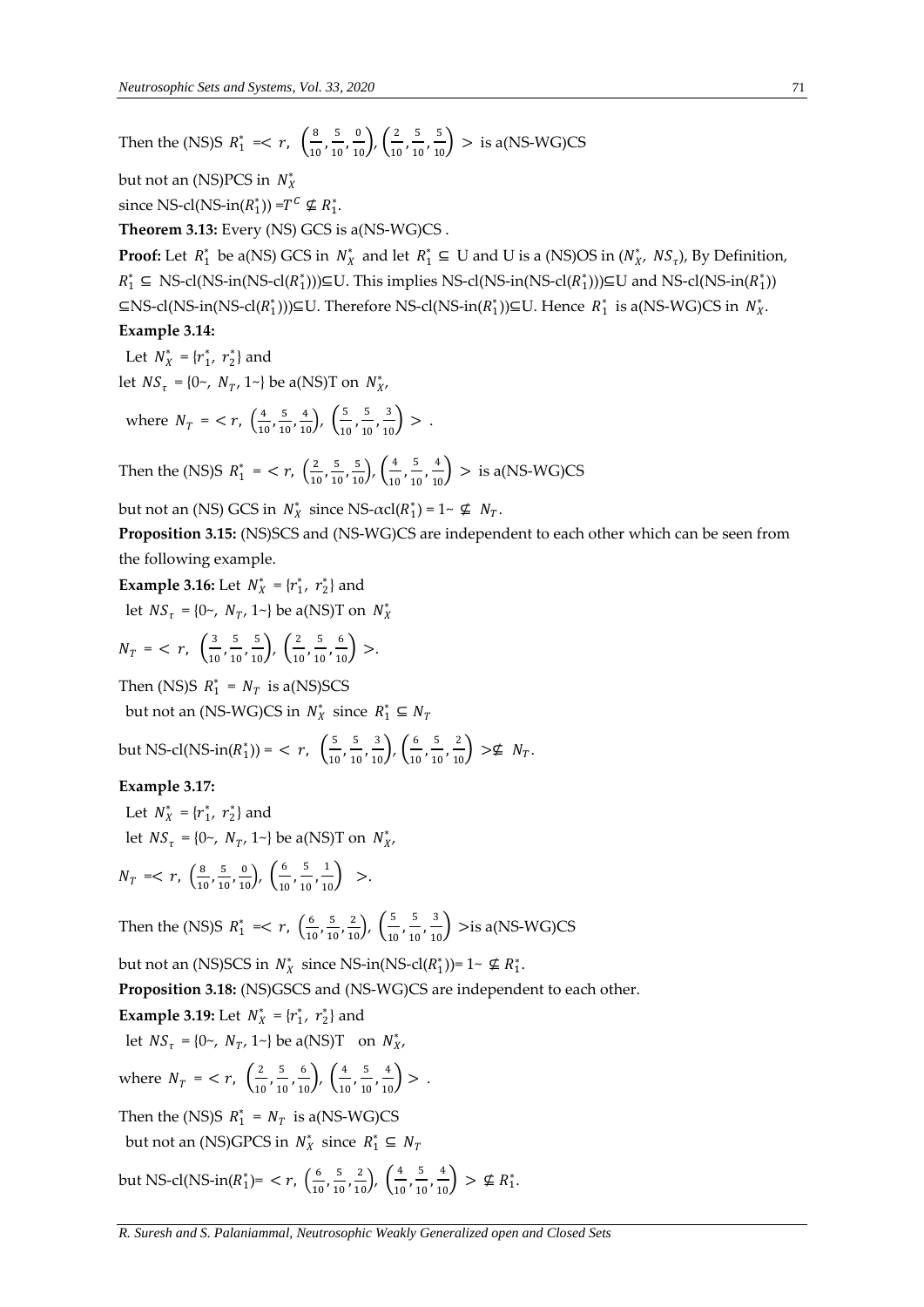# **Example 3.20:** Let  $N_X^* = \{r_1^*, r_2^*\}$  and

let  $NS_{\tau} = \{0 \sim N_{T}, 1 \sim\}$  be a(NS)T on  $N_{X}^{*}$ , where

$$
N_T = \langle r, \, \binom{7}{10}, \frac{5}{10}, \frac{1}{10} \rangle, \binom{8}{10}, \frac{5}{10}, \frac{0}{10} \rangle > .
$$

Then the (NS)S  $R_1^* = \langle r, \; \begin{pmatrix} 6 & 1 \ 1 & 1 \end{pmatrix}$  $\frac{6}{10}$ ,  $\frac{5}{10}$  $\left(\frac{5}{10}, \frac{2}{10}\right)$ ,  $\left(\frac{7}{10}\right)$  $\frac{7}{10}$ ,  $\frac{5}{10}$  $\left(\frac{5}{10}, \frac{1}{10}\right)$  > is a(NS-WG)CS

but not an (NS)GSCS in  $N_X^*$ 

since NS-scl( $R_1^*$ )) = 1~ $\nsubseteq N_T$ .

#### **Remark 3.21:**

The union of any two (NS-WG)CSs need not be a(NS-WG)CS in general as seen from the following example.

#### **Example 3.22:**

Let  $N_X^* = \{r_1^*, r_2^*\}$  be a(NS)TS and

let 
$$
N_T = \langle r, \left(\frac{5}{10}, \frac{5}{10}, \frac{3}{10}\right), \left(\frac{7}{10}, \frac{5}{10}, \frac{1}{10}\right) \rangle
$$

Then  $NS_{\tau} = \{ 0 \sim N_{T}, 1 \sim \text{ }\text{ is a(NS)T on } N_{X}^{*} \text{ and the (NS)Ss} \}$ 

$$
R_1^* = < r, \quad \left(\frac{0}{10}, \frac{5}{10}, \frac{8}{10}\right), \quad \left(\frac{7}{10}, \frac{5}{10}, \frac{1}{10}\right) > ,
$$
\n
$$
R_2^* = < r, \quad \left(\frac{5}{10}, \frac{5}{10}, \frac{3}{10}\right), \quad \left(\frac{6}{10}, \frac{5}{10}, \frac{2}{10}\right) >
$$

are (NS-WG)CSs but  $R_1^* \cup R_2^*$  is not an (NS-WG)CS in  $N_X^*$ .

The following implications are true:

Fig.1



#### **4. NEUTROSOPHIC WEAKLY GENERALIZED OPEN SET**

In this section we introduce Neutrosophic weakly generalized open set and have studied some of its properties.

**Definition 4.1:** An (NS)S  $R_1^*$  is said to be a Neutrosophic weakly generalized open set ((NS-WG)OS in short) in ( $N_X^*$ ,  $NS_\tau$ ), (NS) the complement  $\left(R_1^*\right)^C$  is a(NS-WG)CS in  $N_X^*$ .

The family of all (NS-WG)OS of an (NS)TS ( $N_X^*$ ,  $NS_{\tau}$ ), is denoted by (NS-WG)O( $N_X^*$ ).

**Example 4.2:** Let  $N_X^* = \{r_1^*, r_2^*\}$  and

let  $NS_{\tau} = \{0 \sim N_{T}, 1 \sim\}$  be a(NS)T on  $N_{X}^{*}$ ,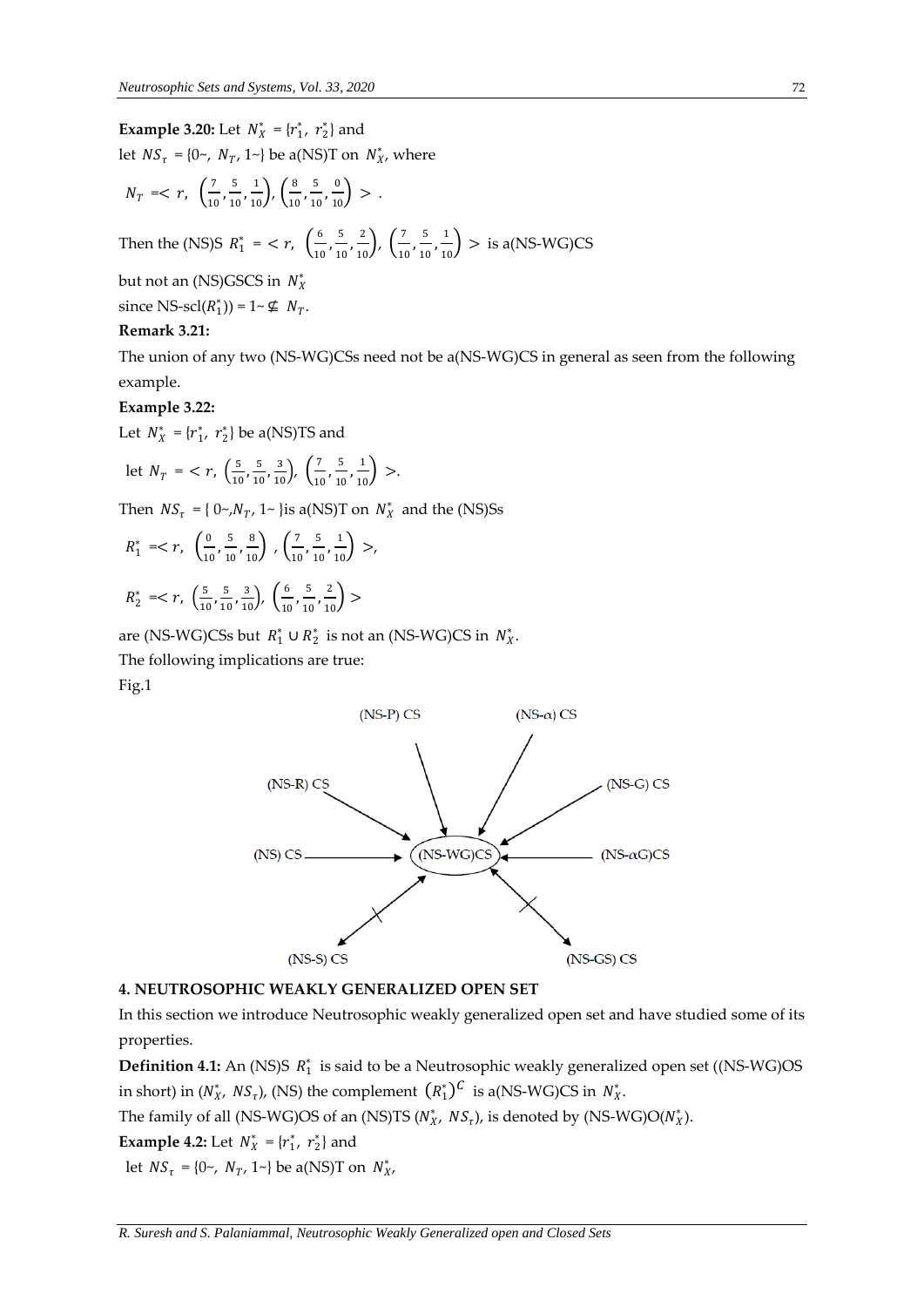where  $N_T = \langle r, \left( \frac{6}{10} \right) \rangle$  $\frac{6}{10}$ ,  $\frac{5}{10}$  $\left(\frac{5}{10},\frac{1}{10}\right), \left(\frac{5}{10}\right)$  $\frac{5}{10}$ ,  $\frac{5}{10}$  $\frac{5}{10}, \frac{4}{10}$  >.

Then the (NS)S  $R_1^* = < r$ ,  $\left(\frac{7}{10}\right)$  $\frac{7}{10}$ ,  $\frac{5}{10}$  $\frac{5}{10}, \frac{1}{10}$ ,  $\left(\frac{6}{10}\right)$  $\frac{6}{10}$ ,  $\frac{5}{10}$  $\left(\frac{5}{10}, \frac{1}{10}\right)$  > is a(NS-WG)OS in  $N_X^*$ .

**Theorem 4.3:** For any (NS)TS  $(N_X^*, NS_\tau)$ , we have the following:

(i)Every (NS)OS is a(NS-WG)OS.

(ii)Every (NS)SOS is a(NS-WG)OS.

(iii)Every (NS) $\alpha$ OS is a(NS-WG)OS.

(iv)Every (NS)GOS is a(NS-WG)OS. But the converses are not true in general.

**Proof:** Straight forward.

The converse of the above statement need not be true in general which can be seen from the following examples.

**Example 4.4:** Let  $N_X^* = \{r_1^*, r_2^*\}$  and

$$
N_T = \langle r, \, \left( \frac{6}{10}, \frac{5}{10}, \frac{2}{10} \right), \, \left( \frac{4}{10}, \frac{5}{10}, \frac{3}{10} \right) > \, .
$$

Then  $NS_{\tau} = \{0 \sim N_{T}, 1 \sim\}$  is a(NS)T on  $N_{X}^{*}$ . The (NS)S

$$
R_1^* = \langle r, \left(\frac{7}{10}, \frac{5}{10}, \frac{0}{10}\right), \left(\frac{6}{10}, \frac{5}{10}, \frac{1}{10}\right) > \text{ is a(NS-WG)OS in } (N_X^*, NS_\tau),
$$

but not an (NS)OS in  $N_X^*$ .

$$
N_T = \langle r, \left( \frac{0}{10}, \frac{5}{10}, \frac{8}{10} \right), \left( \frac{1}{10}, \frac{5}{10}, \frac{6}{10} \right) \rangle.
$$

Then the (NS)SR<sup>\*</sup><sub>1</sub> = < r,  $\left(\frac{2}{10}\right)$  $\frac{2}{10}, \frac{5}{10}$  $\left(\frac{5}{10}, \frac{6}{10}\right)$ ,  $\left(\frac{3}{10}\right)$  $\frac{3}{10}$ ,  $\frac{5}{10}$  $\left(\frac{5}{10}, \frac{5}{10}\right)$  > is a(NS-WG)OS

but not an (NS)SOS in  $N_X^*$ .

**Example 4.6:** Let  $N_X^* = \{r_1^*, r_2^*\}$  and let  $NS_{\tau} = \{0, \tau, N_T, 1\}$  be a(NS)T on  $N_X^*$ , where  $N_T = \langle r, (0.5, 0.7), (0.5, 0.3) \rangle$ .

Then the (NS)S  $R_1^* = \langle r, \, \left( \frac{5}{10} \right)$  $\frac{5}{10}$ ,  $\frac{5}{10}$  $\left(\frac{5}{10}, \frac{3}{10}\right), \left(\frac{7}{10}\right)$  $\frac{7}{10}$ ,  $\frac{5}{10}$  $\left(\frac{5}{10}, \frac{1}{10}\right)$  > is a(NS-WG)OS

but not an  $(NS)\alpha OS$  in  $N_X^*$ . **Example 4.7:** Let  $N_X^* = \{r_1^*, r_2^*\}$  and

$$
N_T = \langle r, \left( \frac{5}{10}, \frac{5}{10}, \frac{3}{10} \right), \left( \frac{4}{10}, \frac{5}{10}, \frac{4}{10} \right) \rangle.
$$

Then  $NS_{\tau} = \{0 \sim N_{T}, 1 \sim \}$  is a(NS)T on  $N_{X}^{*}$ .

The (NS)S  $R_1^* = < r$ ,  $\left(\frac{6}{10}\right)$  $\frac{6}{10}$ ,  $\frac{5}{10}$  $\left(\frac{5}{10}, \frac{2}{10}\right)$ ,  $\left(\frac{5}{10}\right)$  $\frac{5}{10}, \frac{5}{10}$  $\left(\frac{5}{10}, \frac{3}{10}\right)$  > is a(NS-WG)OS

but not an (NS)POS in  $N_X^*$ .

#### **Remark 4.8:**

The intersection of any two (NS-WG)OSs need not be a(NS-WG)OS in general.

**Example 4.9:** Let  $N_X^* = \{r_1^*, r_2^*\}$  be a(NS)TS and

let 
$$
N_T = r
$$
,  $\left(\frac{5}{10}, \frac{5}{10}, \frac{3}{10}\right), \left(\frac{7}{10}, \frac{5}{10}, \frac{1}{10}\right) >$ .

Then  $NS_{\tau} = \{0 \sim N_{T}, 1 \sim \}$  is a(NS)T on  $N_{X}^{*}$ .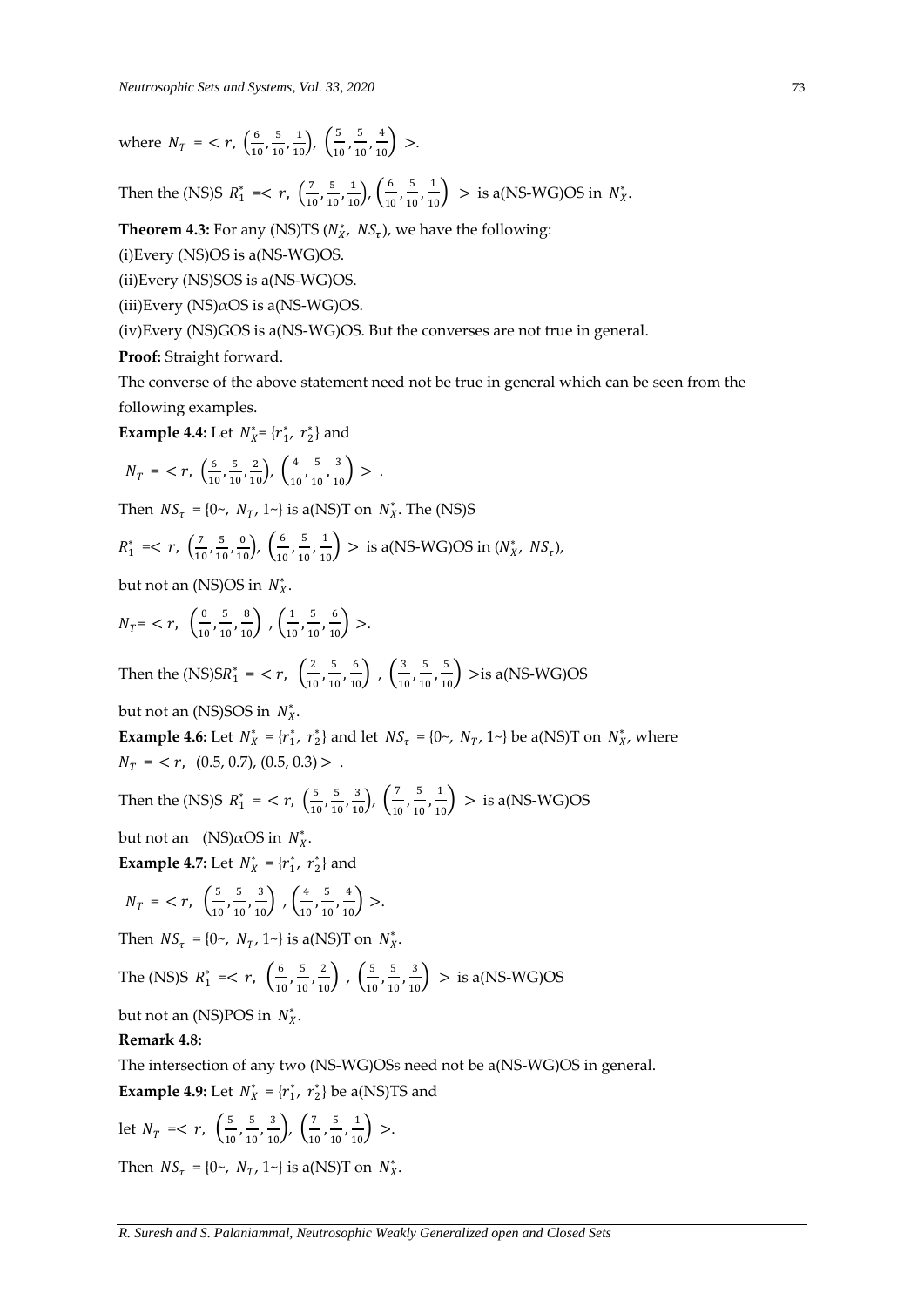The (NS)Ss  $R_1^* = \langle r, \frac{8}{10} \rangle$  $\frac{8}{10}$ ,  $\frac{5}{10}$  $\frac{5}{10}, \frac{0}{10}$ ,  $\left(\frac{1}{10}\right)$  $\frac{1}{10}$ ,  $\frac{5}{10}$  $\left(\frac{5}{10}, \frac{7}{10}\right) >$  and

 $R_2^* = \langle r, \, \left( \frac{3}{10} \right)$  $\frac{3}{10}$ ,  $\frac{5}{10}$  $\frac{5}{10}, \frac{5}{10}$  ,  $\left(\frac{2}{10}\right)$  $\frac{2}{10}$ ,  $\frac{5}{10}$  $\left(\frac{5}{10}, \frac{6}{10}\right)$  >are (NS-WG)OS's but  $R_1^* \cap R_2^*$  is not an (NS-WG)OS in  $N_X^*$ .

#### **Theorem 4.10:**

An (NS)S  $R_1^*$  of an (NS)TS ( $N_X^*$ ,  $NS_\tau$ ), is a(NS-WG)OS (NS) and only (NS) F⊆NS-in(NS-cl( $R_1^*$ )) whenever F is a(NS)CS and  $F \subseteq R_1^*$ .

### **Proof:**

Necessity:

Suppose  $R_1^*$  is a(NS-WG)OS in  $N_X^*$ . Let F be a(NS)CS and F  $\subseteq R_1^*$ . Then F<sup>C</sup> is a(NS)OS in  $N_X^*$  such that  $(R_1^*)^C$   $F^C$ . Since  $(R_1^*)^C$  is a(NS-WG)CS,NS-cl(NS-in( $(R_1^*)^C$ ))  $\subseteq$   $F^C$  .Hence (NS-in(NS-cl( $R_1^*)$ ))<sup>c</sup>  $\subseteq$   $F^C$ . This implies  $F \subseteq NS-in(NS-cl(R_1^*)$ .

Sufficiency:

Let  $R_1^*$  be a(NS)S of  $N_X^*$  and let  $F \subseteq NS-in(NS-cl(R_1^*))$  whenever F is a(NS)CS and  $F \subseteq R_1^*$ . Then  $(R_1^*)^C$  ⊆ F<sup>*C*</sup> and F<sup>*C*</sup> is a(NS)OS. By hypothesis, (NS-in(NS-cl( $R_1^*$ )))<sup>c</sup> ⊆ F<sup>*C*</sup>. Hence  $NS\text{-}cl(NS\text{-}in((R_1^*)^C)) \subseteq F^C$ .

Hence  $R_1^*$  is a(NS-WG)OS of  $N_X^*$ .

### **5. APPLICATIONS**

In this section, we introduce Neutrosophicw $T^{\frac{1}{2}}$  space and wgqT space, which utilize Neutrosophic

weakly generalized closed set and its characterizations are proved. **Definition 5.1**:

An (NS)TS  $(N_X^*, \ NS_\tau),$  is called an Neutrosophic  $wT^{\frac{1}{2}}$   $\left((NS)w\, T^{\frac{1}{2}}\right)$ <sup>2</sup> in short) space (NS) every (NS-WG)CS in  $N_X^*$  is a(NS)CS in  $N_X^*$ .

### **Definition 5.2:**

An (NS)TS  $(N_X^*, NS_{\tau})$ , is called an Neutrosophic wgqT ((NS-WG)qT in short) space (NS) every (NS-WG)CS in  $N_X^*$  is a(NS)PCS in  $N_X^*$ .

Theorem 5.3: Every  $\left(\mathit{NS}\right)\,\mathit{wT}^{\frac{1}{2}}$ <sup>2</sup> space is a(NS-WG)qT space. But reversal isn't true in general.

**Proof:** Let  $N_X^*$  be a(NS)w $T^{\frac{1}{2}}$ space and let  $R_1^*$  be a(NS-WG)CS in  $N_X^*$ .By hypothesis  $R_1^*$  is a(NS)CS in  $N_X^*$ . Since every (NS)CS is a(NS)PCS,  $R_1^*$  is a(NS)PCS in  $N_X^*$ . Hence  $N_X^*$  is a(NS)wgqT space.But reversal isn't true in general.

**Example 5.4:** Let  $N_X^* = \{r_1^*, r_2^*\}$  and let  $NS_{\tau} = \{0 \sim N_{T}, 1 \sim\}$ 

$$
N_T = \langle r, \, \binom{9}{10}, \frac{5}{10}, \frac{1}{10} \rangle, \binom{9}{10}, \frac{5}{10}, \frac{1}{10} \rangle > . \text{ Then } (N_X^*, \, NS_\tau), \text{ is a (NS-WG)qT space.}
$$

But it is not an  $\ (NS)wT^{\tfrac{1}{2}}$ <sup>2</sup> space

since the (NS)S  $R_1^* = < r, (\frac{2}{10})$  $\frac{2}{10}$ ,  $\frac{5}{10}$  $\left(\frac{5}{10}, \frac{8}{10}\right), \left(\frac{3}{10}\right)$  $\frac{3}{10}$ ,  $\frac{5}{10}$  $\left(\frac{5}{10}, \frac{7}{10}\right)$  > is (NS-WG)CS but not (NS)CS in  $N_X^*$ .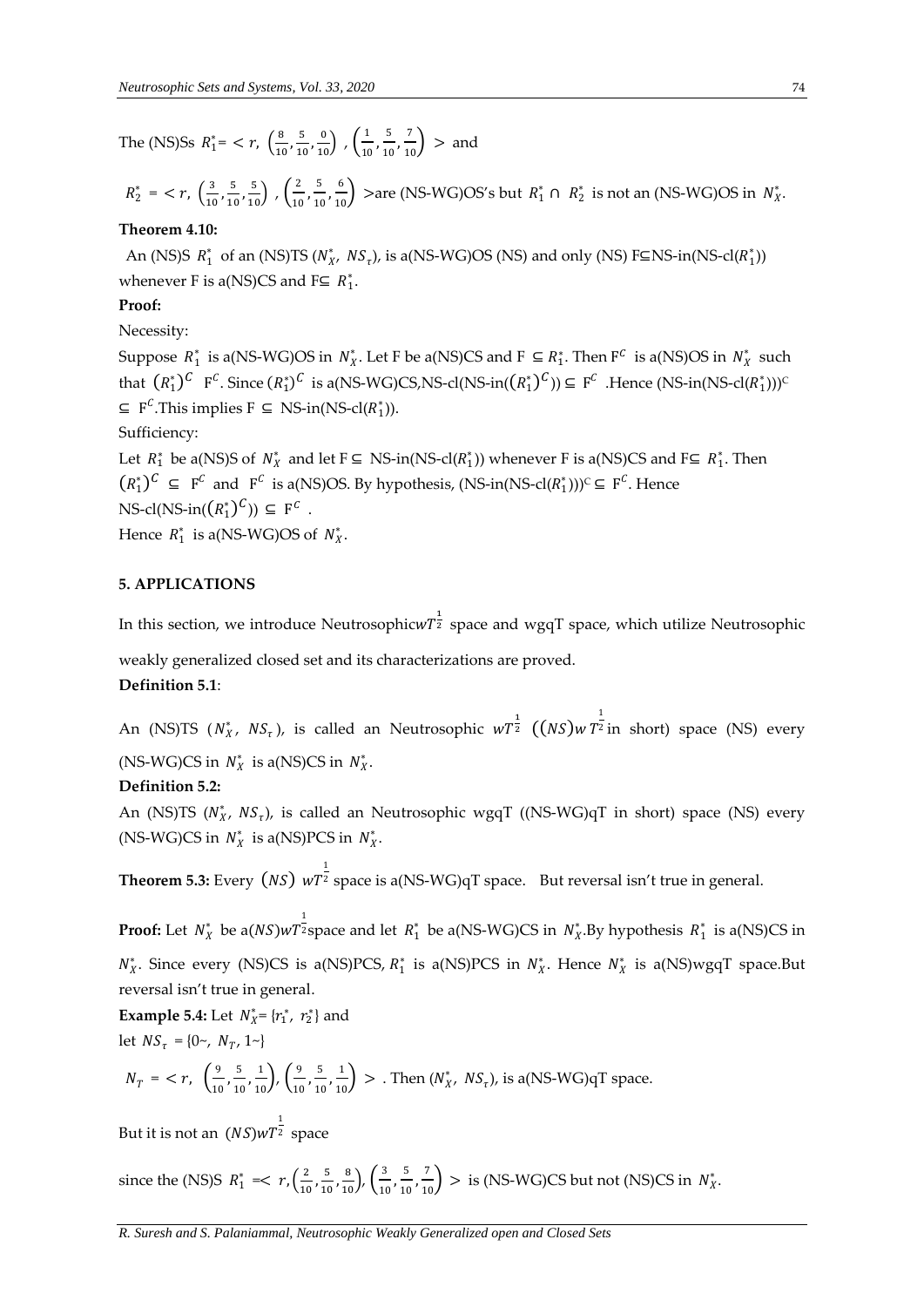**Theorem 5.5:** Let  $(N_X^*, NS_\tau)$ , be a(NS)TS and  $N_X^*$  is a(NS)wT2 <sup>2</sup>space then

(i) Any union of (NS-WG)CS is a(NS-WG)CS.

(ii) Any intersection of (NS-WG)OS is a(NS-WG)OS.

### **Proof:**

(i): Let {Ai}i∈J be a collection of (NS-WG)CS in an  $(NS)wT^{\frac{1}{2}}$ space  $(N_X^*,\ NS_{\tau})$ . Therefore every

(NS-WG)CS is a(NS)CS. But the union of (NS)CS is a(NS)CS. Hence the Union of (NS-WG)CS is  $a$ (NS-WG)CS in  $N_X^*$ .

(ii): It tends to be demonstrated by taking complement at(i).

#### **Theorem 5.6:**

An (NS)TS  $N_X^*$  is a(NS-WG)qT space (NS) and only (NS) (NS-WG)OS( $N_X^*$ ) = (NS)POS( $N_X^*$ ).

# **Proof:**

Necessity:

Let  $R_1^*$  be a(NS-WG)OS in  $N_X^*$ . Then  $(R_1^*)^C$  is a(NS-WG)CS in  $N_X^*$ . By hypothesis  $(R_1^*)^C$  is a(NS)PCS in  $N_X^*$ . Therefore  $R_1^*$  is a(NS)POS in  $N_X^*$ . Hence (NS-WG)OS( $N_X^*$ ) = (NS)POS( $N_X^*$ ). Sufficiency:

Let  $R_1^*$  be a(NS-WG)CS in  $N_X^*$ . Then  $(R_1^*)^C$  is a(NS-WG)OS in  $N_X^*$ . By hypothesis  $(R_1^*)^C$  is a(NS)POS in  $N_X^*$ . Therefore  $R_1^*$  is a(NS)PCS in  $N_X^*$ . Hence  $N_X^*$  is a(NS-WG)qT space.

**Theorem 5.7:** An (NS)TS  $N_X^*$  is a $(NS)wT^2$ space (NS) and only (NS) (NS-WG)OS  $(N_X^*)$  = (NS)OS( $N_X^*$ ).

**Proof:** Necessity:

Let  $R_1^*$  be a(NS-WG)OS in  $N_X^*$ . Then  $(R_1^*)^C$  is a(NS-WG)CS in  $N_X^*$ . By hypothesis  $(R_1^*)^C$  is a(NS)CS in  $N_X^*$ . Therefore  $R_1^*$  is a(NS)OS in  $N_X^*$ . Hence (NS-WG)OS( $N_X^*$ ) = (NS)OS( $N_X^*$ ). Sufficiency:

Let  $R_1^*$  be a(NS-WG)CS in  $N_X^*$ . Then  $(R_1^*)^C$  is a(NS-WG)OS in  $N_X^*$ . By hypothesis  $(R_1^*)^C$  is a(NS)OS in  $N_X^*$ . Therefore  $R_1^*$  is a(NS)CS in  $N_X^*$ . Hence  $N_X^*$  is a (NS)w $T^{\frac{1}{2}}$  space.

#### **6. CONCLUSION**

In this paper we have presented another class of Neutrosophic closed set to be specific (NS)WG closed set and have examined the connection between Neutrosophic weakly generalized closed set and other existing Neutrosophic closed sets. Likewise we have explored a portion of the properties of Neutrosophic weakly generalized closed set. As an utilization of Neutrosophic weakly generalized closed set we have presented two new spaces specifically  $(NS)wr^{\frac{1}{2}}$  space and Neutrosophicwg qT ((NS-WG)qT in short) space and concentrated a portion of their properties.

#### **Acknowledgements**

The author would like to thank the referees for their valuable suggestions to improve the paper.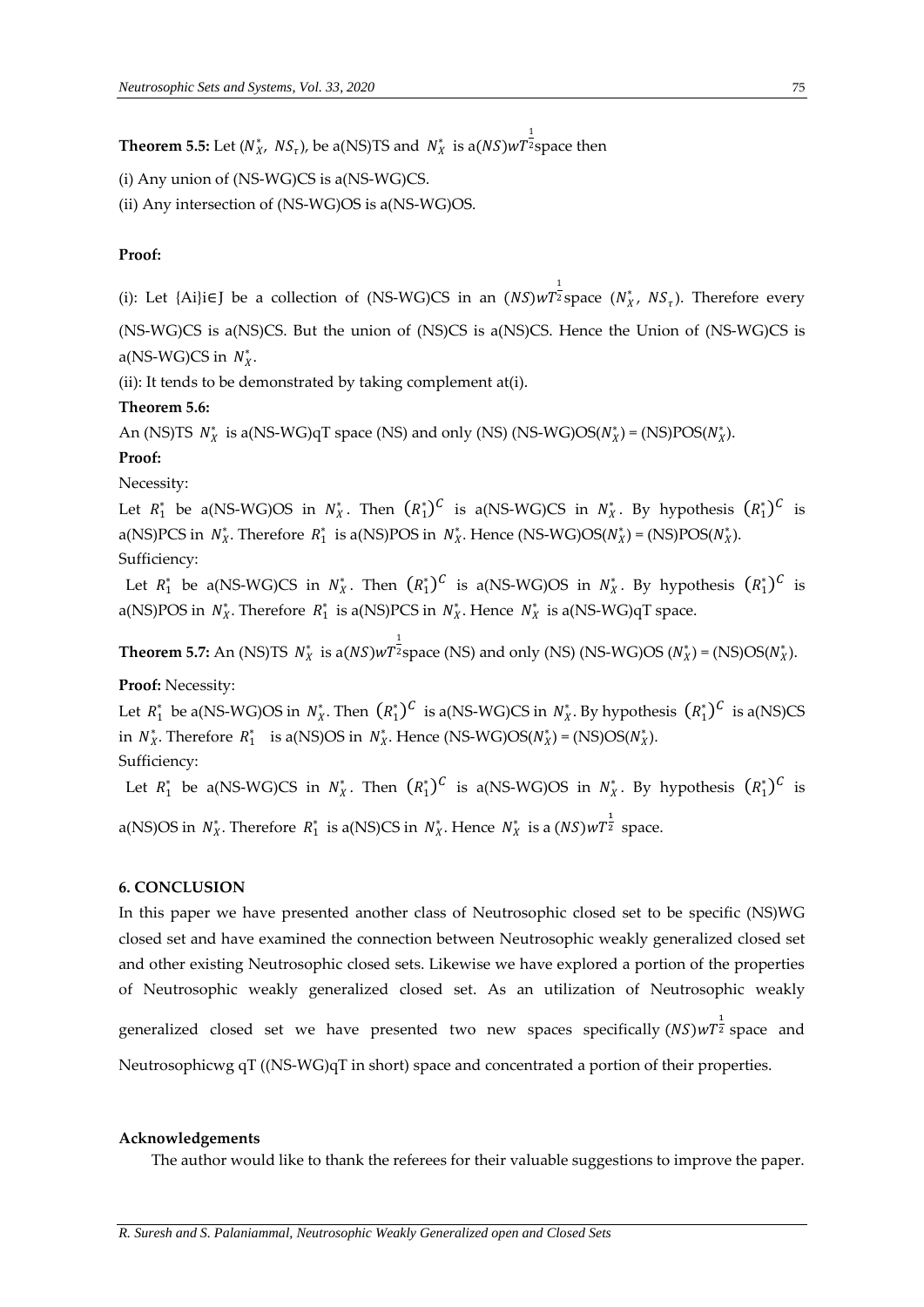#### **References**

- 1. K.Atanassov,Intuitionistic fuzzy sets,*Fuzzy Sets and Systems* 20,87-94**. (1986)**
- 2. I. Arokiarani, R. Dhavaseelan, S. Jafari, M. Parimala: [On Some New Notions and Functions in](http://fs.unm.edu/NSS/OnSomeNewNotionsAndFunctionsInNeutrosophic.pdf)  [Neutrosophic Topological Spaces,](http://fs.unm.edu/NSS/OnSomeNewNotionsAndFunctionsInNeutrosophic.pdf) *Neutrosophic Sets and Systems*, Vol. 16 **(2017),** pp. 16-19. [doi.org/10.5281/zenodo.831915](https://doi.org/10.5281/zenodo.831915)
- 3. Anitha S, Mohana K, F. Smarandache: [On NGSR Closed Sets in Neutrosophic Topological Spaces,](http://fs.unm.edu/NSS/OnNGSRClosedSetsNeutrosophic.pdf)  *Neutrosophic Sets and Systems*, vol. 28**, 2019**, pp. 171-178. DOI: [10.5281/zenodo.3382534](https://zenodo.org/record/3382534#.XWpDanuxXIU)
- 4. V. Banu priya S.Chandrasekar: [Neutrosophic αgs Continuity and Neutrosophic αgs Irresolu](http://fs.unm.edu/NSS/NeutrosophicContinuity.pdf)te Maps, *Neutrosophic Sets and Systems,* vol. 28, **2019,** pp. 162-170. DOI: [10.5281/zenodo.3382531](https://zenodo.org/record/3382531#.XWpDA3uxXIU)
- 5. A. Edward Samuel, R. Narmadhagnanam: [Pi-Distance of Rough Neutrosophic Sets for Medical Diagnosis,](http://fs.unm.edu/NSS/PiDistanceOfRoughNeutrosophic.pdf)  *Neutrosophic Sets and Systems*, vol. 28, 2019, pp. 51-75. DOI: [10.5281/zenodo.3382511](https://zenodo.org/record/3382511#.XWo_7HuxXIU)
- 6. R.Dhavaseelan, and S.Jafari., Generalized Neutrosophic closed sets, *New trends in Neutrosophic theory and applications ,*Volume II,261-273,(2018).
- 7. R. Dhavaseelan, R. Narmada Devi, S. Jafari and Qays Hatem Imran: [Neutrosophic](http://fs.unm.edu/NSS/Neutrosophic%20alpha-m-continuity.pdf)  [alpha-m-continuity,](http://fs.unm.edu/NSS/Neutrosophic%20alpha-m-continuity.pdf) *Neutrosophic Sets and Systems*, vol. 27, 2019, pp. 171-179. DOI: [10.5281/zenodo.3275578](https://zenodo.org/record/3275578)
- 8. R.Dhavaseelan, S.Jafari, and Hanif page.md.: Neutrosophic generalized -contra-continuity, *creat. math. inform.* 27,no.2, 133 - 139,(2018)
- 9. Florentin Smarandache.:,Neutrosophic and NeutrosophicLogic,*First International Conference* On Neutrosophic,Neutrosophic Logic, Set, Probability, and Statistics University of New Mexico, Gallup, NM 87301, USA , *smarand@unm.edu* ,(2002)
- 10. Floretin Smarandache.:, Neutrosophic Set: A Generalization of Intuitionistic Fuzzy set, *Journal of Defense Resourses Management*1,107-114,(2010).
- 11. P.Ishwarya, and K.Bageerathi.,On Neutrosophic semiopen sets in Neutrosophic topological spaces, *International Jour. Of Math. Trends and Tech.* , 214-223,(2016).
- 12. D.Jayanthi, Generalized closed Sets in Neutrosophic Topological Spaces, *International Journal of Mathematics Trends and Technology (IJMTT)*- Special Issue ICRMIT March (2018).
- 13. A.Mary Margaret, and M.Trinita Pricilla.,Neutrosophic Vague Generalized Pre-closed Sets in Neutrosophic Vague Topological Spaces,*International Journal of Mathematics And its Applications,*Volume 5, Issue 4-E , 747-759.(2017).
- 14. C.Maheswari, M.Sathyabama, S.Chandrasekar.,:,Neutrosophic generalized b-closed Sets In Neutrosophic Topological Spaces,*Journal of physics Conf. Series* 1139 (2018) 012065. doi:10.1088/1742-6596/1139/1/012065
- 15. T. Rajesh Kannan , S. Chandrasekar, Neutrosophic ωα Closed Sets in Neutrosophic Topological Spaces, *Journal of Computer and Mathematical Sciences*, Vol.9(10),1400-1408 October 2018.
- 16. T.Rajesh Kannan , S.Chandrasekar, Neutrosophic α-Continuity Multifunction In Neutrosophic Topological Spaces, *The International journal of analytical and experimental modal analysis* ,Volume XI, Issue IX, September/2019 ISSN NO: 0886- 9367 PP.1360-1368
- 17. A.A.Salama and S.A. Alblowi., Generalized Neutrosophic Set and Generalized Neutrosophic Topological Spaces*, Journal computer Sci. Engineering*, Vol.(ii),No.(7)(2012).
- 18. A.A.Salama, and S.A.Alblowi.,Neutrosophic set and Neutrosophic topological space*, ISOR J.mathematics,*Vol.(iii),Issue(4),.pp-31-35,(2012).
- 19. V.K.Shanthi.V.K.,S.Chandrasekar.S, K.SafinaBegam, Neutrosophic Generalized Semi closed Sets In Neutrosophic Topological Spaces, *International Journal of Research in Advent Technology,* Vol.(ii),6, No.7, , 1739-1743,July (2018)